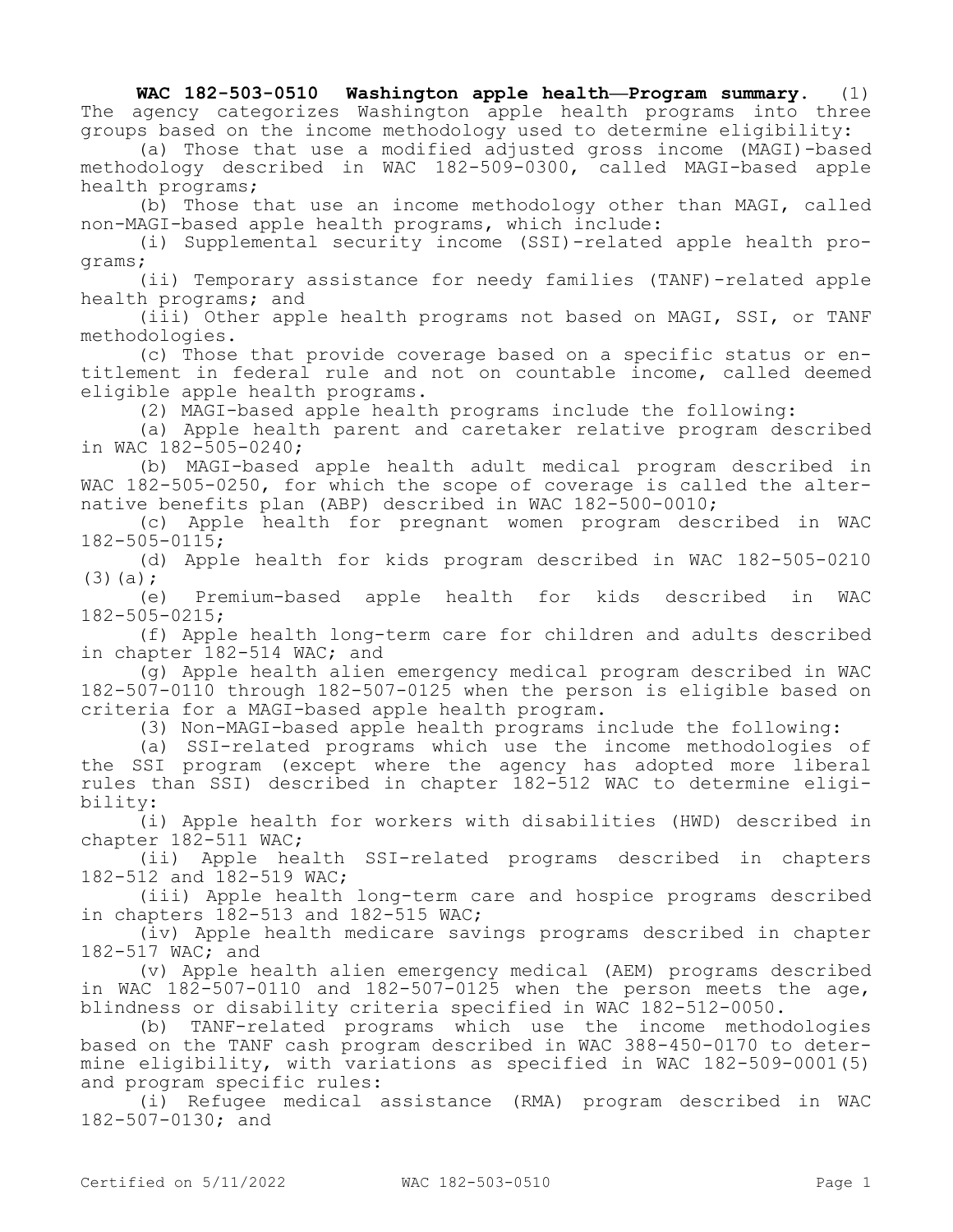(ii) Apple health medically needy (MN) coverage for pregnant women and children who do not meet SSI-related criteria.

(c) Other programs:

(i) Breast and cervical cancer program described in WAC 182-505-0120;

(ii) TAKE CHARGE program described in WAC 182-532-0720;

(iii) Medical care services described in WAC 182-508-0005;

(iv) Apple health for pregnant minors described in WAC 182-505-0117;

(v) Kidney disease program described in chapter 182-540 WAC; and

(vi) Tailored supports for older adults described in WAC 182-513-1610.

(4) Deemed eligible apple health programs include:

(a) Apple health SSI medical program described in chapter 182-510 WAC, or a person who meets the medicaid eligibility criteria in 1619b of the Social Security Act;

(b) Newborn medical program described in WAC 182-505-0210(2);

(c) Foster care program described in WAC 182-505-0211;

(d) Medical extension program described in WAC 182-523-0100; and

(e) Family planning extension described in WAC 182-505-0115(5).

(5) A person is eligible for categorically needy (CN) health care coverage when the household's countable income is at or below the categorically needy income level (CNIL) for the specific program.

(6) If income is above the CNIL, a person is eligible for the MN program if the person is:

(a) A child;

(b) A pregnant woman; or

(c) SSI-related (aged 65, blind or disabled).

(7) MN health care coverage is not available to parents, caretaker relatives, or adults unless they are eligible under subsection (6) of this section.

(8) A person who is eligible for the apple health MAGI-based adult program listed in subsection (2)(b) of this section is eligible for ABP health care coverage as defined in WAC 182-500-0010. Such a person may apply for more comprehensive coverage through another apple health program at any time.

(9) For the other specific program requirements a person must meet to qualify for apple health, see chapters 182-503 through 182-527 WAC.

[Statutory Authority: RCW 41.05.021, 41.05.160, 2016 1st sp.s. c 36 § 213 (1)(e), section 1115 of the Social Security Act, and 42 C.F.R. §§ 431.400 through 431.428. WSR 17-12-019, § 182-503-0510, filed 5/30/17, effective 7/1/17. Statutory Authority: RCW 41.05.021 and Patient Protection and Affordable Care Act (P.L. 111-148), 42 C.F.R. §§ 431, 435, and 457, and 45 C.F.R. \$ 155. WSR 14-06-068, \$ 182-503-0510, filed<br>2/28/14, effective 3/31/14. WSR 12-13-056, recodified as \$ effective  $3/31/14$ . WSR 12-13-056, recodified as § 182-503-0510, filed 6/15/12, effective 7/1/12. WSR 12-02-034, recodified as § 182-505-0510, filed 12/29/11, effective 1/1/12. Statutory Authority: RCW 34.05.353 (2)(d), 74.08.090, and chapters 74.09, 74.04 RCW. WSR 08-11-047, \$ 388-503-0510, filed 5/15/08, effective 6/15/08.<br>Statutory Authority: RCW 74.04.050, 74.04.057, 74.08.090, and Statutory Authority: RCW 74.04.050, 74.04.057, 74.08.090, and 74.09.530. WSR 05-07-097, § 388-503-0510, filed 3/17/05, effective 4/17/05. Statutory Authority: RCW 74.08.090, 74.08A.100, 74.09.080, and 74.09.415. WSR 02-17-030, § 388-503-0510, filed 8/12/02, effective 9/12/02. Statutory Authority: RCW 74.04.050, 74.04.055, 74.04.057 and